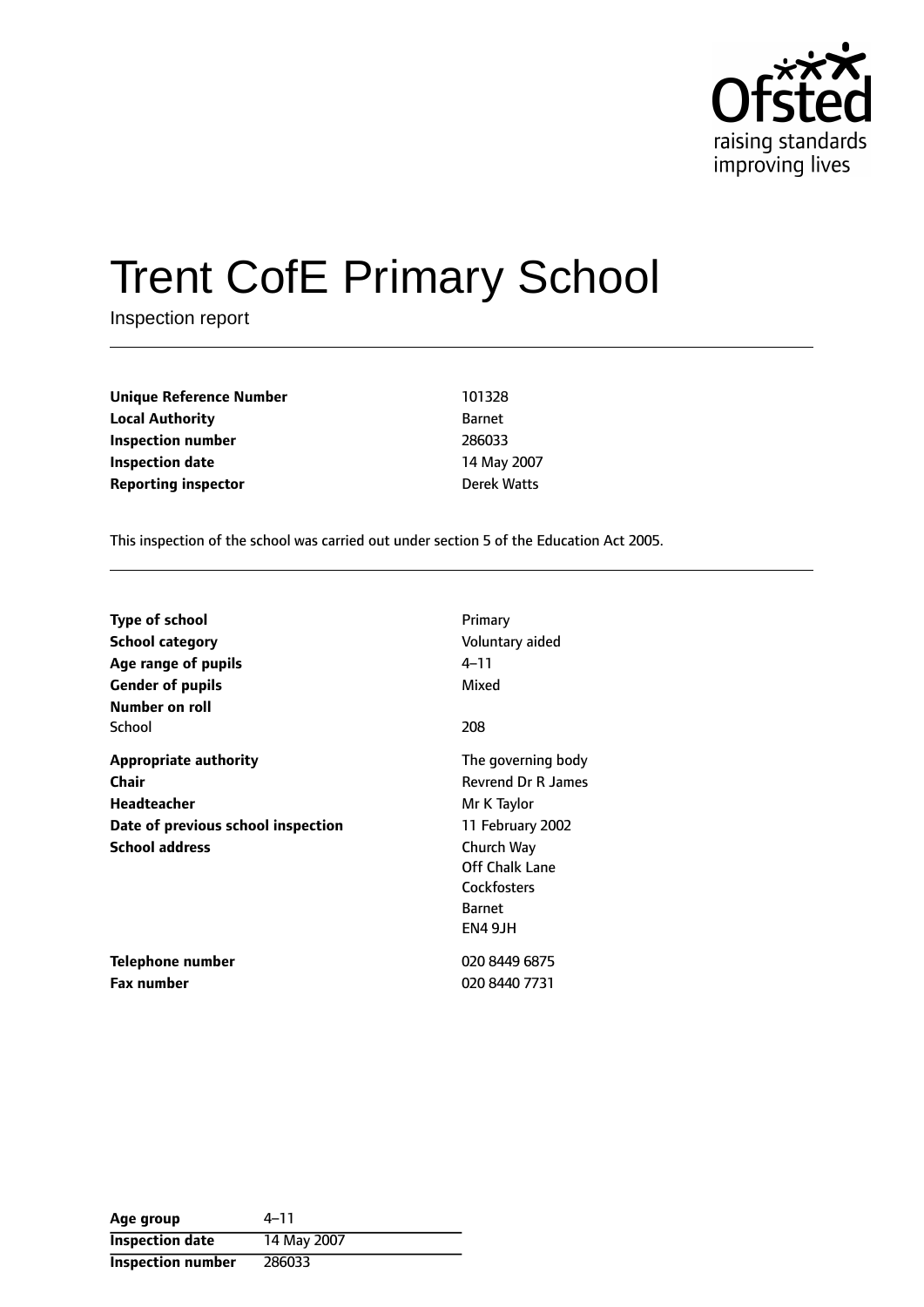.

© Crown copyright 2007

#### Website: www.ofsted.gov.uk

This document may be reproduced in whole or in part for non-commercial educational purposes, provided that the information quoted is reproduced without adaptation and the source and date of publication are stated.

Further copies of this report are obtainable from the school. Under the Education Act 2005, the school must provide a copy of this report free of charge to certain categories of people. A charge not exceeding the full cost of reproduction may be made for any other copies supplied.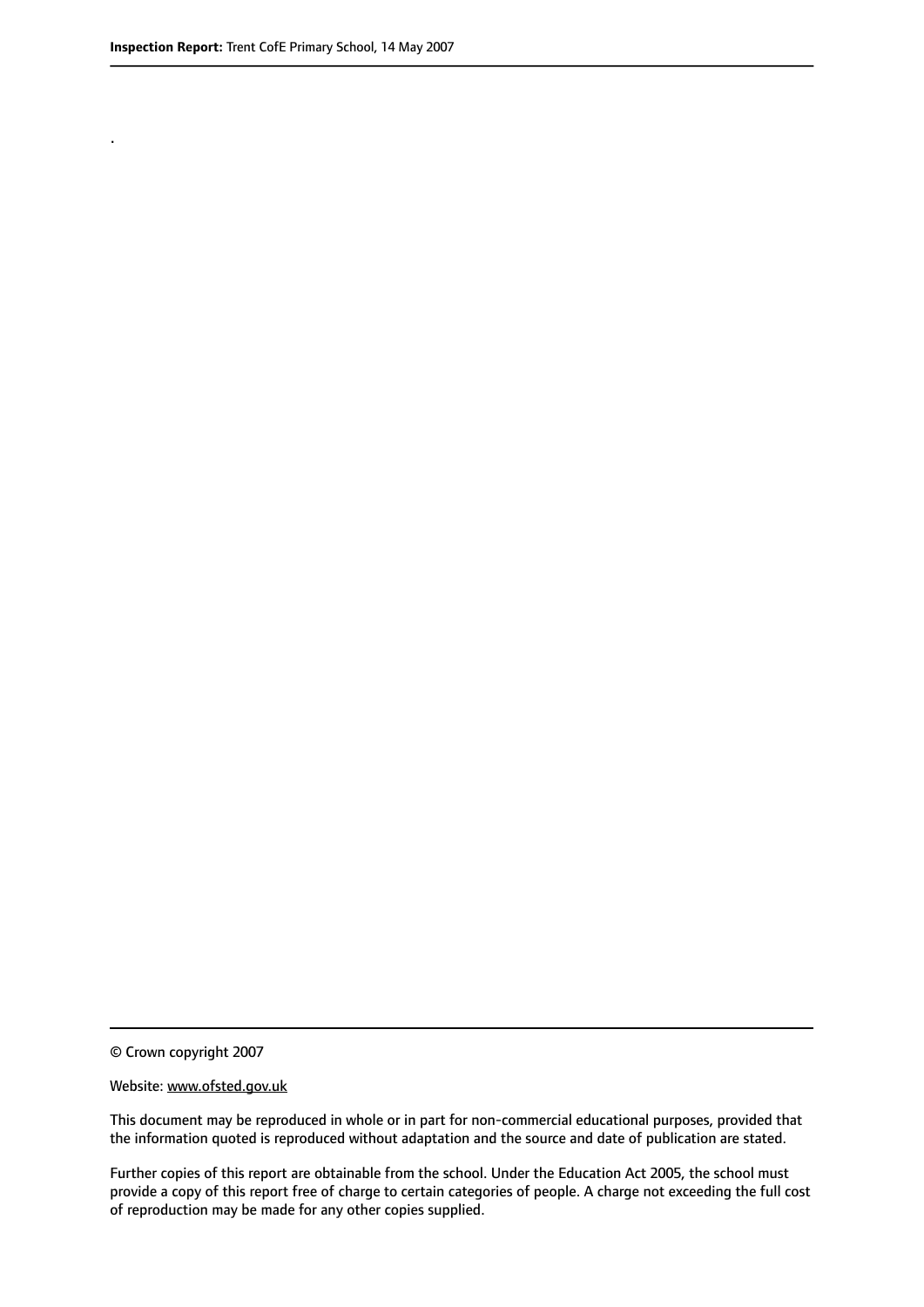## **Introduction**

The inspection was carried out by an Additional Inspector.

#### **Description of the school**

Trent CE is a smaller-than-average primary school. About two thirds of the pupils come from a White British background. There is an average proportion of pupils who speak English as an additional language but very few are at an early stage of learning English. The proportion of pupils with learning difficulties is average. The proportion eligible for free school meals is well below average. Children's attainment on entry to the Reception class is above national expectations. From 2002 to 2005, the school had no permanent headteacher and was led by interim and acting headteachers. The current headteacher took up the post in September 2005.

#### **Key for inspection grades**

| Grade 1 | Outstanding  |
|---------|--------------|
| Grade 2 | Good         |
| Grade 3 | Satisfactory |
| Grade 4 | Inadequate   |
|         |              |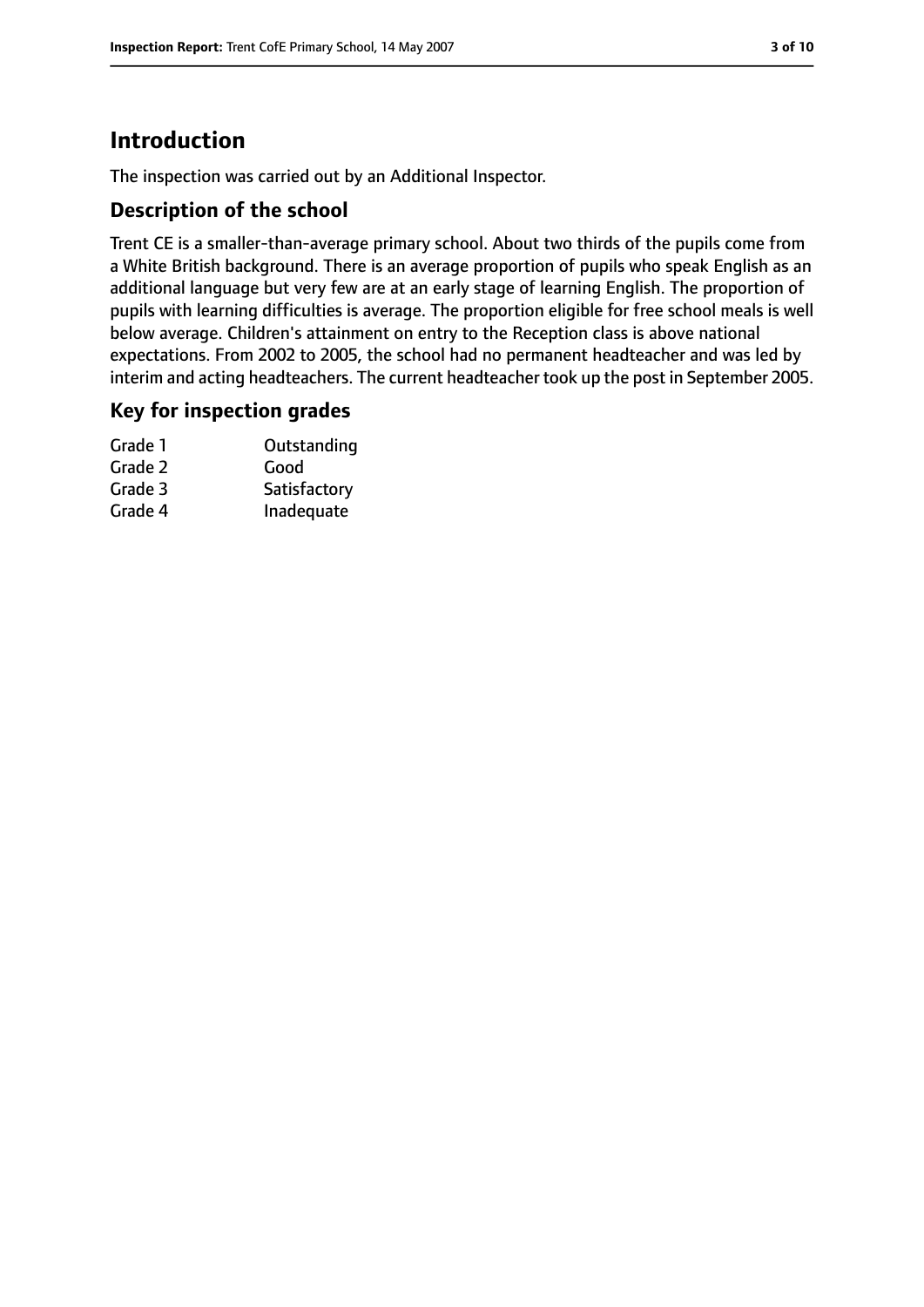# **Overall effectiveness of the school**

#### **Grade: 2**

Trent is a good school and has emerged successfully after a period of staffing difficulties and uncertainty. Pupils are achieving well and their personal development and well being are good. Parents hold positive views about the school and give it strong support.

The period of uncertainty preceding the present headteacher's appointment led to inconsistencies in provision and initiatives and developments were put on hold. Consequently, there was a dip in pupils' achievement and standards. Working effectively in partnership with the local authority, the headteacher and other senior leaders have focused on raising achievement and improving teaching and learning. These efforts have brought about good improvements particularly to pupils' progress. Effective systems for assessing and tracking pupils' attainment and progress have been implemented and provide the school with a clear picture of how well each individual is doing. Leadership and management are good and the school is in a good position to make further improvements. As one parent wrote, 'The school has gone through a difficult time but has settled down now'.

Recent improvements to the Foundation Stage mean that children in Reception get off to a good start because of the good provision and leadership. They make good progress in all areas of learning and reach above expected standards. Teaching and learning are good across the school and contribute to pupils' good achievement. Teachers' explanations and questioning promote learning well. Pupils make good progress when they are challenged and tasks are well matched to their abilities. However, this good practice is not consistent in all classes. In a few lessons, pace and challenge are not as high and the rate of learning slows. National test results in 2006 indicate that standards in Year 6 were above average. A wide range of additional activities enrich the school's good curriculum and contribute to pupils' enjoyment and interests.

Good care, guidance and support contribute significantly to pupils' academic and personal development. Pupils are enthusiastic about school and this is reflected by the very good levels of attendance. Good relationships between pupils and staff, and a positive school atmosphere lead to good behaviour. Throughout the school, pupils are friendly and polite. Pupils demonstrate a clear understanding of the importance of healthy lifestyles and how to keep safe. Assessment is used effectively to set individual learning targets in English and mathematics. Pupils therefore have a clear understanding of what they need to do to improve in these subjects. Pupils are well prepared for the next stage of their education.

#### **What the school should do to improve further**

• Ensure that all lessons have suitable levels of challenge and that learning maintains a brisk pace.

## **Achievement and standards**

#### **Grade: 2**

Pupils are now achieving well throughout the school. Children in Reception make good progress. Pupils at an early stage of learning English are well provided for and make good gains in acquiring language skills. Standards in Year 2 fell to average levels in 2005 and given pupils' prior starting points, not enough progress was being made. Effective action has been taken to rectify this and pupils are now achieving well. National test results for Year 6 in 2006 were above average in English and mathematics but closer to average in science. National data shows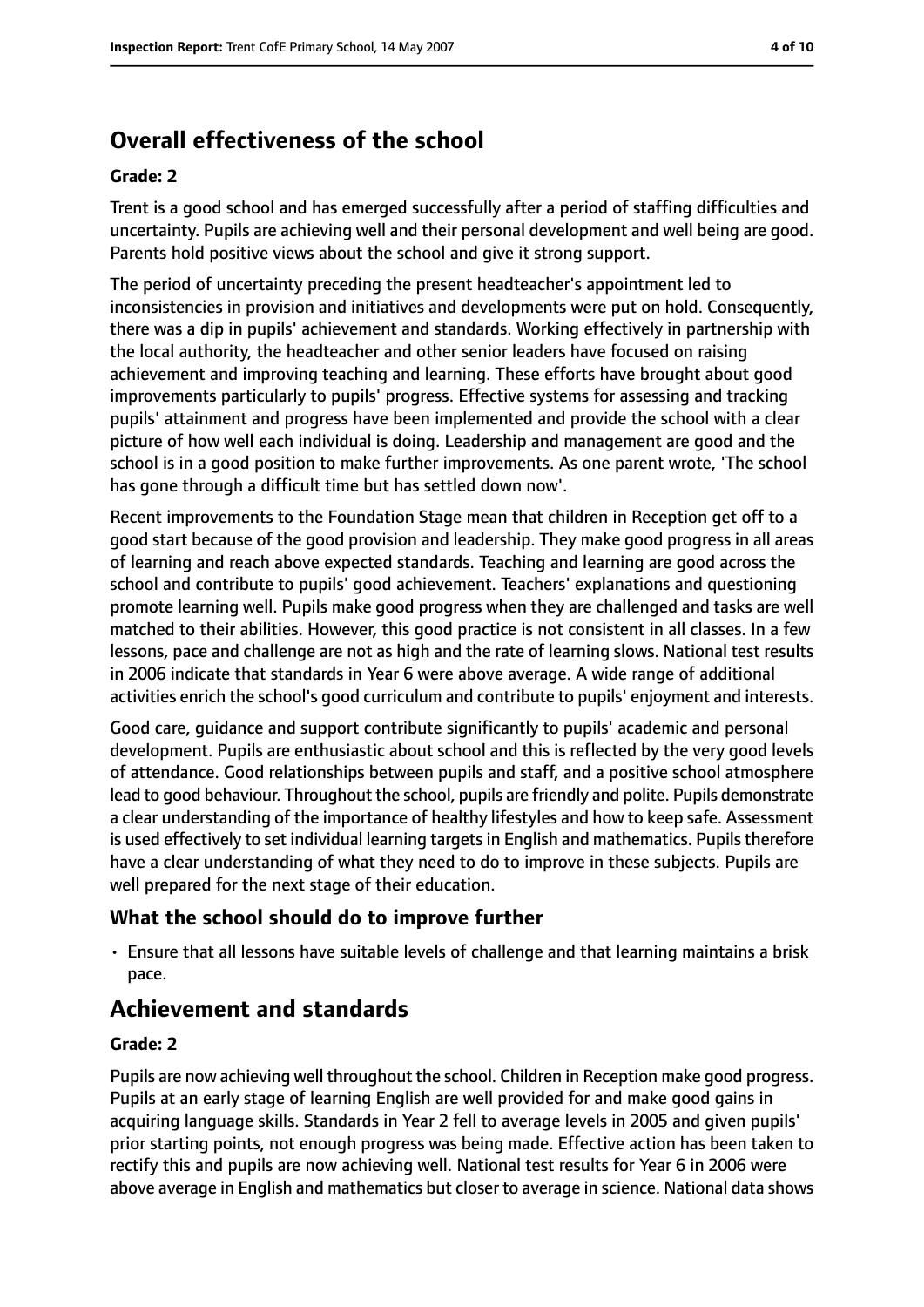that pupils achieved well from their prior attainment in Year 2 in English and mathematics but progress was only satisfactory in science. This was because of insufficient investigative work. In the current Year 6, pupils have had good opportunities for practical investigations in science. They have also used and developed numeracy skills well in this subject. Pupils in Years 3 to 6 are achieving well in English, mathematics and science. The study of pupils' work and the school's assessments indicate an increase in the proportion of pupils who attain the higher Level 5 in the current Year 6. Pupils with learning difficulties make good progress because of the effective support provided.

## **Personal development and well-being**

#### **Grade: 2**

Most pupils enjoy school and this is reflected by their well above average attendance and their participation in school activities. Spiritual, moral, social and cultural development is good. Pupils are considerate, friendly and polite. They have positive relationships with staff and amongst themselves. Pupils adopt healthy lifestyles by taking regular exercise. They show a good understanding of the importance of healthy diets. Those on the school council represent their fellow pupils well, have contributed to improving the school environment and have worked with the cook in planning lunchtime menus. Pupils make a positive contribution to the wider community by raising funds for well known charities. At Trent, pupils are well prepared for their future economic well-being because by the time they leave, they possess competent skills in literacy, numeracy and information and communication technology (ICT). In addition to this, their personal and collaborative skills are well developed.

# **Quality of provision**

#### **Teaching and learning**

#### **Grade: 2**

Improvements to teaching and learning are enabling pupils to achieve well. In Reception, teachers provide a good blend of direct teaching and allowing children to explore, work creatively and independently. This approach continues in Year 1 so that the transition form Reception to Year 1 is smooth. Across the school, teachers effectively share learning intentions with the class so pupils know what they are expected to learn. Teachers establish positive relationships with their pupils and manage them well. Pupils are attentive and respond well to teachers' clear instructions and questioning. Interactive white boards are used effectively to illustrate key learning points in an attractive and visual way. There are good opportunities for pupils to discuss their work and as a result, speaking and listening skills are well developed. When teachers use assessment information effectively, tasks are well matched to pupils' needs. Pupils are therefore challenged well and consequently make good gains in their learning. In a few lessons, the level of challenge is not appropriate and the rate of learning slows. Not all lessons proceed at a brisk pace. For example, overlong introductions where pupils spend too long on the carpet can hinder the rate of learning. The marking of pupils' work is helpful and constructive.

#### **Curriculum and other activities**

#### **Grade: 2**

The curriculum enables pupils to achieve well and makes a good contribution to their personal development. Provision for English and mathematics is effective and contributes well to pupils' good progress in literacy and numeracy. In science there are good opportunities for practical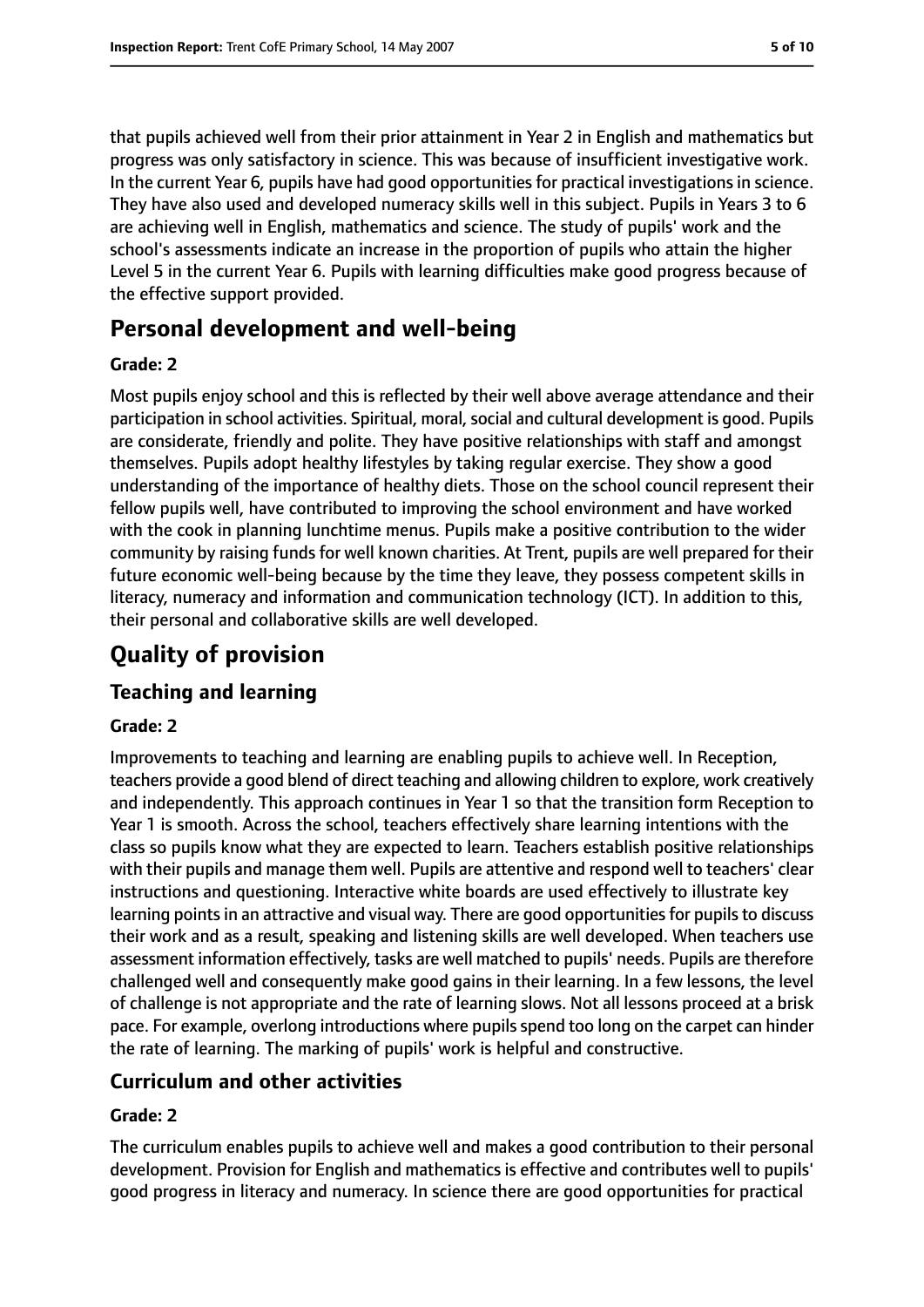and investigative work. Teachers and pupils use ICT competently to support teaching and learning in a range of subjects. Interesting links between subjects add meaning to learning. For example, pupils in Year 6 built high quality model Anderson shelters as part of their work on the Second World War. Healthy lifestyles and keeping safe receive good attention. A good range of additional activities enrich the curriculum and add to pupils' enjoyment. Clubs include choir, chess, football, French multi-sport and netball. A wide range of visits including residential trips for Years 5 and 6 further enhance pupils' learning and social development. The Foundation Stage curriculum for children in Reception has improved and now provides a good range of stimulating activities. However, the school is aware that the outdoor play equipment to promote climbing skills is limited and has plans to improve this.

#### **Care, guidance and support**

#### **Grade: 2**

Good pastoral care and support contribute well to pupils' personal development. Procedures to ensure pupils' protection and safety are effective so pupils are safe and secure at school. Staff know the pupils well and have established good relationships with them and their parents. One parent commented, 'The entire staff are committed, professional and create a wonderful environment for all the children'. Systems for assessing and tracking pupils' attainment and progress are good. Assessment information is used well to set suitably challenging individual learning targets in English and mathematics. As a result, pupils know what they are working towards in order to improve their performance in these subjects. Target setting is less consistent in science and ICT.

## **Leadership and management**

#### **Grade: 2**

Leadership and management are now more settled and the headteacher and senior leaders are securely focused on the key areas of raising achievement and improving provison. Members of the senior leadership team possess a good balance of expertise which is used effectively. Improvements to assessment, teaching and learning and the Foundation Stage curriculum mean that most pupils are now achieving well. Good care, support and guidance and the positive school climate contribute significantly to pupils' good personal development.

Senior leaders have a clear understanding of the school's strengths and take effective action to bring about improvements. The school is developing monitoring and review skills for all staff so that all are involved in the process of evaluation. Good use has been made of local authority advisers and support to bringing about improvements. Recent improvements demonstrate a good capacity to improve and the school is well placed for further development. Governors are supportive and have a good overview of the school's performance.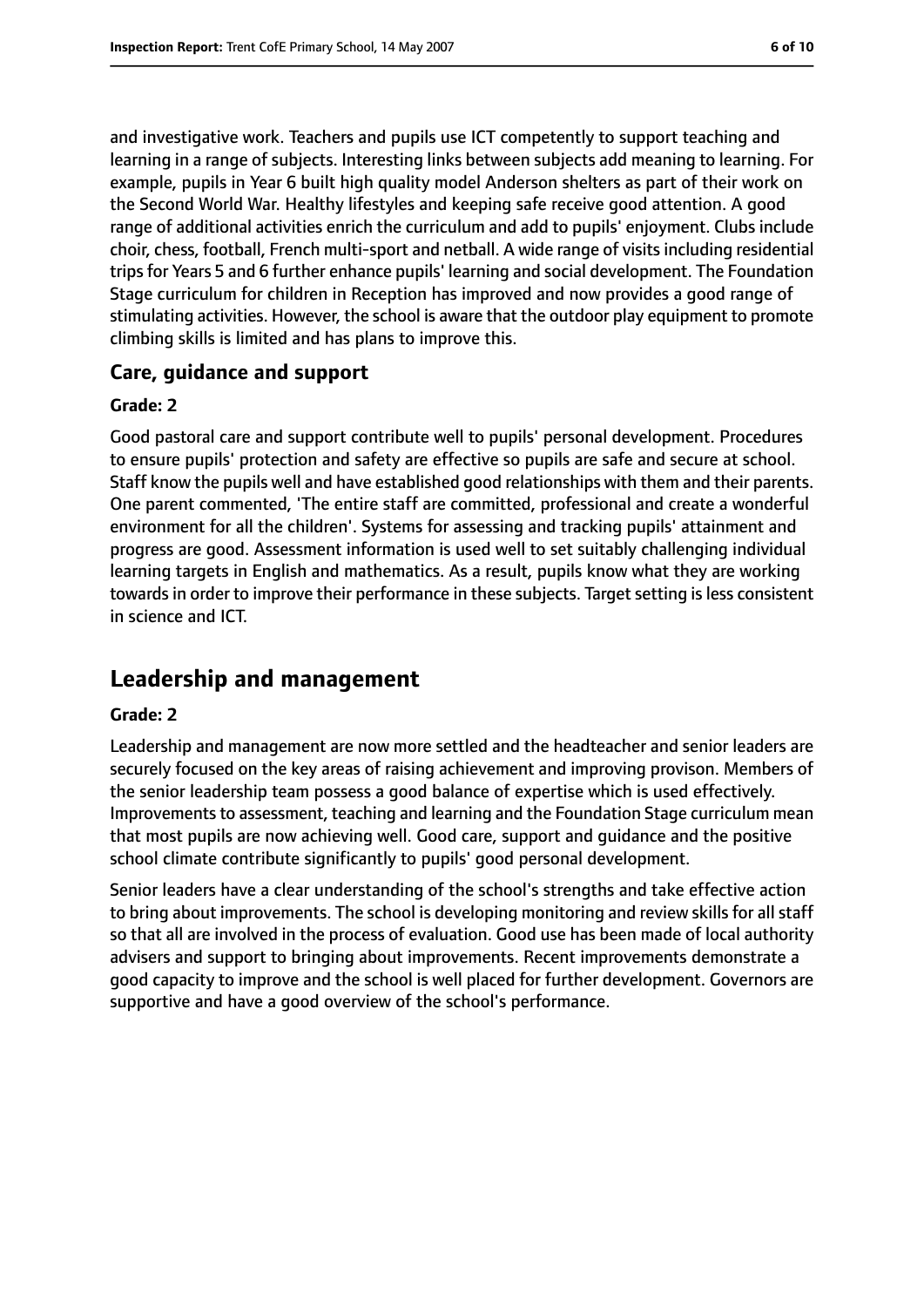**Any complaints about the inspection or the report should be made following the procedures set out in the guidance 'Complaints about school inspection', which is available from Ofsted's website: www.ofsted.gov.uk.**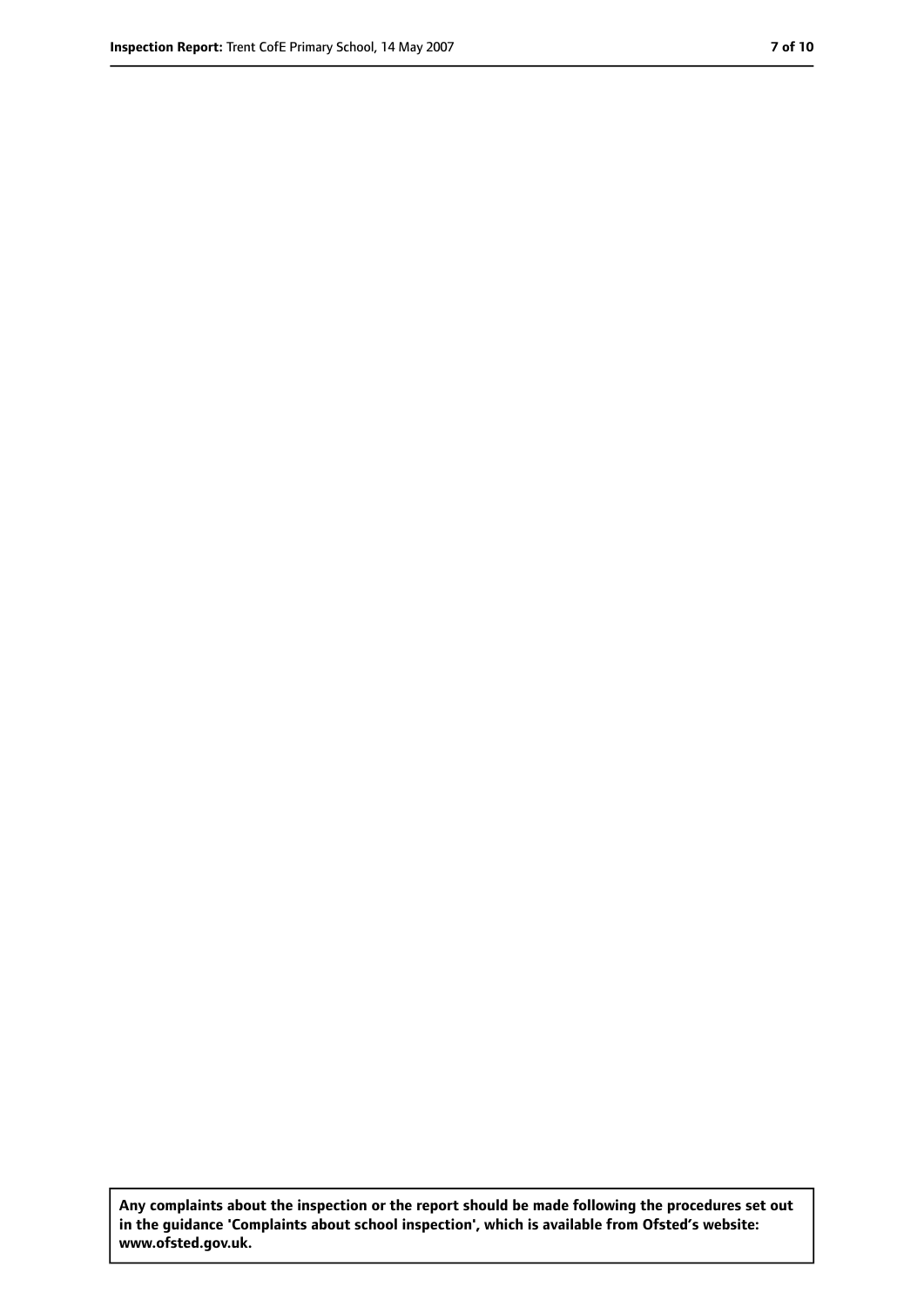#### **Annex A**

# **Inspection judgements**

| Key to judgements: grade 1 is outstanding, grade 2 good, grade 3 satisfactory, and grade 4 | <b>School</b>  |
|--------------------------------------------------------------------------------------------|----------------|
| inadeauate                                                                                 | <b>Overall</b> |

### **Overall effectiveness**

| How effective, efficient and inclusive is the provision of education, integrated<br>care and any extended services in meeting the needs of learners? |     |
|------------------------------------------------------------------------------------------------------------------------------------------------------|-----|
| How well does the school work in partnership with others to promote learners'<br>well-being?                                                         |     |
| The quality and standards in the Foundation Stage                                                                                                    |     |
| The effectiveness of the school's self-evaluation                                                                                                    |     |
| The capacity to make any necessary improvements                                                                                                      |     |
| Effective steps have been taken to promote improvement since the last<br>inspection                                                                  | Yes |

#### **Achievement and standards**

| How well do learners achieve?                                                                               |  |
|-------------------------------------------------------------------------------------------------------------|--|
| The standards <sup>1</sup> reached by learners                                                              |  |
| How well learners make progress, taking account of any significant variations between<br>groups of learners |  |
| How well learners with learning difficulties and disabilities make progress                                 |  |

#### **Personal development and well-being**

| How good is the overall personal development and well-being of the<br>learners?                                  |  |
|------------------------------------------------------------------------------------------------------------------|--|
| The extent of learners' spiritual, moral, social and cultural development                                        |  |
| The behaviour of learners                                                                                        |  |
| The attendance of learners                                                                                       |  |
| How well learners enjoy their education                                                                          |  |
| The extent to which learners adopt safe practices                                                                |  |
| The extent to which learners adopt healthy lifestyles                                                            |  |
| The extent to which learners make a positive contribution to the community                                       |  |
| How well learners develop workplace and other skills that will contribute to<br>their future economic well-being |  |

#### **The quality of provision**

| How effective are teaching and learning in meeting the full range of the<br>learners' needs?          |  |
|-------------------------------------------------------------------------------------------------------|--|
| How well do the curriculum and other activities meet the range of needs<br>and interests of learners? |  |
| How well are learners cared for, guided and supported?                                                |  |

 $^1$  Grade 1 - Exceptionally and consistently high; Grade 2 - Generally above average with none significantly below average; Grade 3 - Broadly average to below average; Grade 4 - Exceptionally low.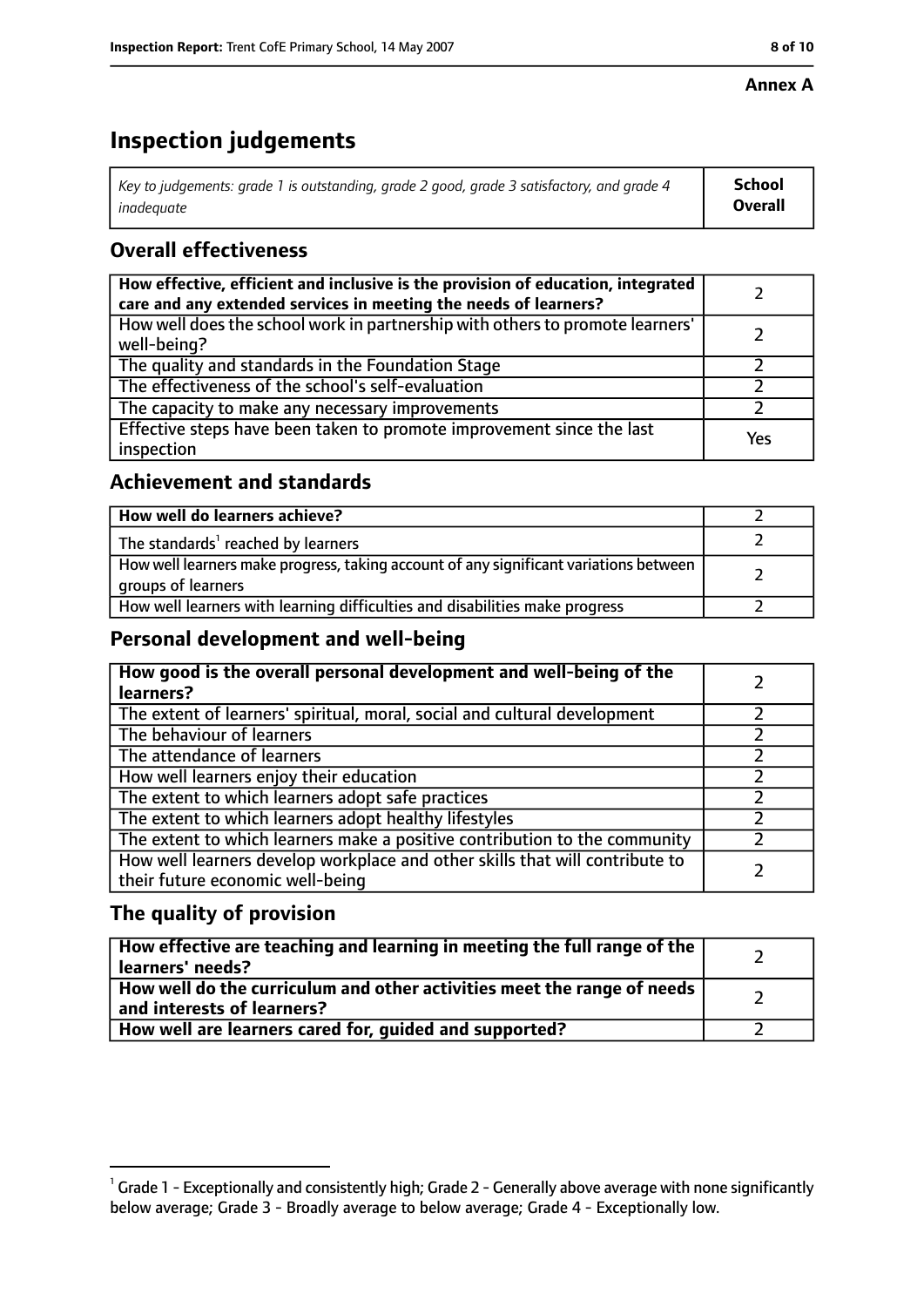# **Leadership and management**

| How effective are leadership and management in raising achievement<br>and supporting all learners?                                              |     |
|-------------------------------------------------------------------------------------------------------------------------------------------------|-----|
| How effectively leaders and managers at all levels set clear direction leading<br>to improvement and promote high quality of care and education |     |
| How effectively performance is monitored, evaluated and improved to meet<br>challenging targets                                                 |     |
| How well equality of opportunity is promoted and discrimination tackled so<br>that all learners achieve as well as they can                     |     |
| How effectively and efficiently resources, including staff, are deployed to<br>achieve value for money                                          | 7   |
| The extent to which governors and other supervisory boards discharge their<br>responsibilities                                                  |     |
| Do procedures for safequarding learners meet current government<br>requirements?                                                                | Yes |
| Does this school require special measures?                                                                                                      | No  |
| Does this school require a notice to improve?                                                                                                   | No  |